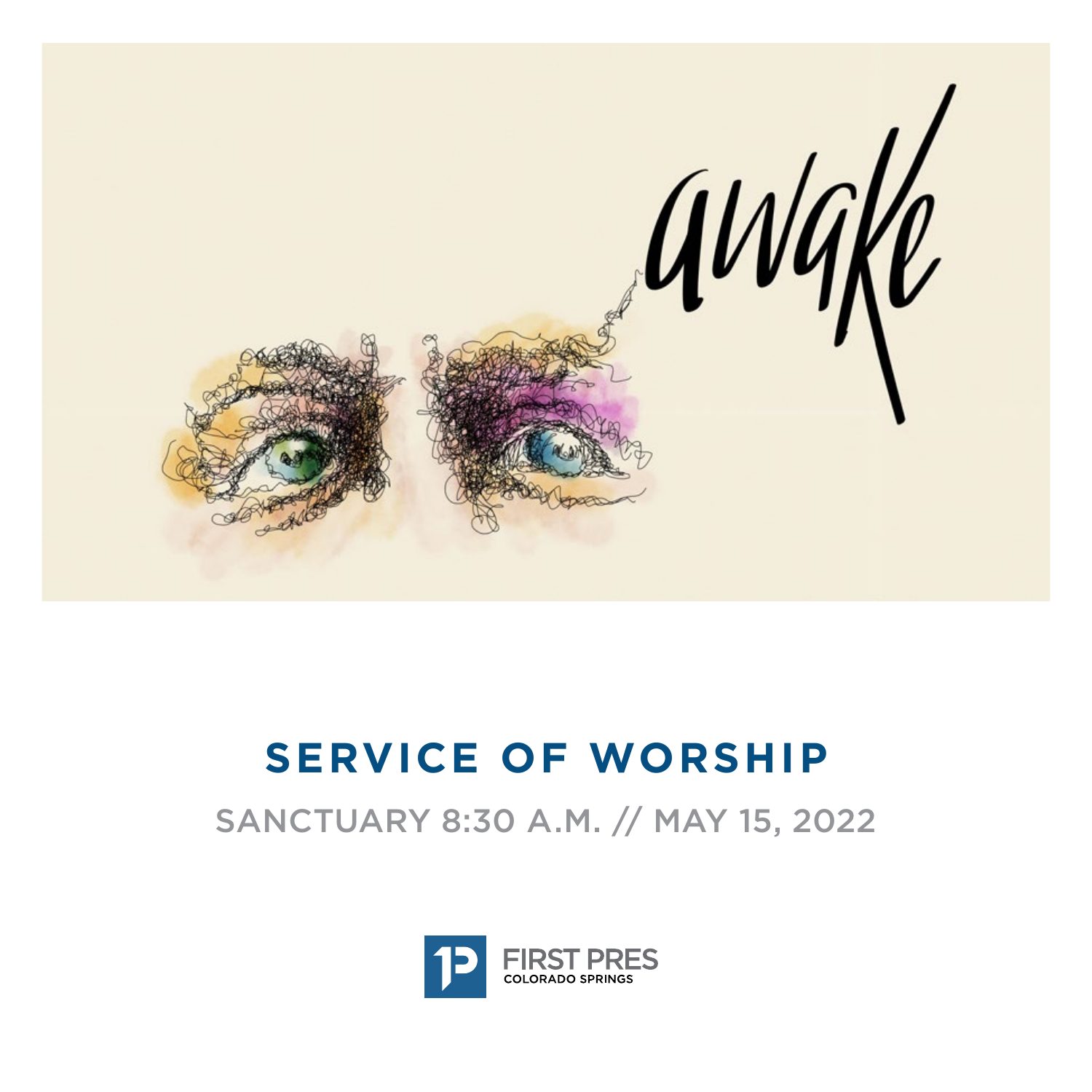# **SERVICE OF WORSHIP**

*AWAKE* **// PASTOR MICHAEL THORNTON WEEK THREE // "AWAKE TO POLITICS"**

**Then Jesus said to them, "Give back to Caesar what is Caesar's and to God what is God's."**

Mark 12:17

Find sermons from this series at firstprescos.org/watch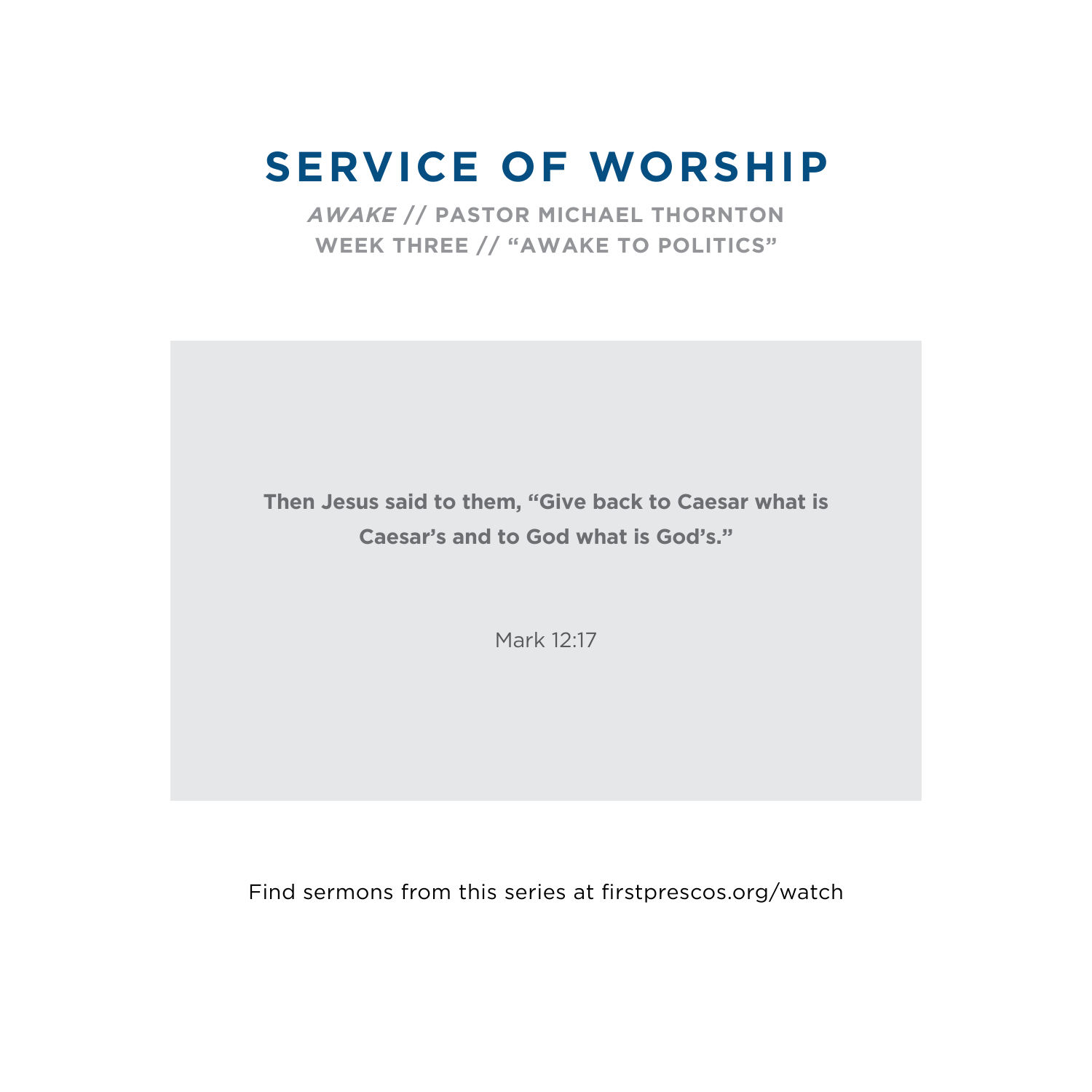#### PRELUDE

*"Concerto in F Major" – Johann Sebastian Bach*

#### LIFE OF THE CONGREGATION

INTROIT *"Hail to the Lord's Anointed" – Timothy Shaw*

### CALL TO WORSHIP

HYMN OF PRAISE *"Come, Christians Join to Sing"*

# DECLARATION OF GOOD NEWS + PRAYER OF ADORATION

## WELCOME

SONG OF ADORATION *"Jesus Shall Reign"* 

# CALL TO CONFESSION

# COMMUNITY PRAYER OF CONFESSION

ASSURANCE OF GOD'S FORGIVENESS

RESPONSE *"I Then Shall Live"*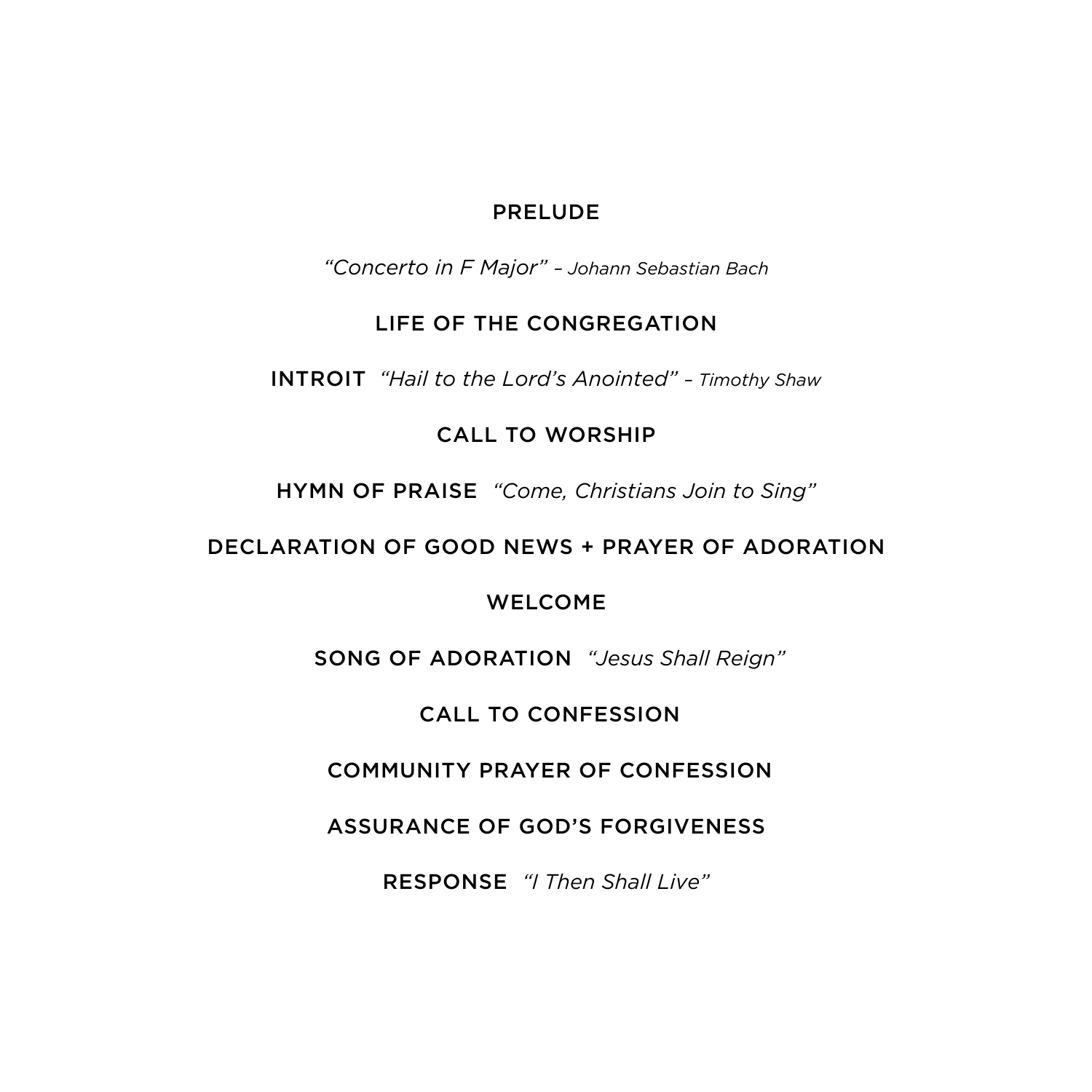#### APOSTLES' CREED

I believe in God the Father Almighty, Maker of heaven and earth, and in Jesus Christ His only Son our Lord; Who was conceived by the Holy Spirit, born of the Virgin Mary, suffered under Pontius Pilate, was crucified, dead, and buried; He descended into hell; the third day He rose again from the dead; He ascended into heaven, and sits at the right hand of God the Father Almighty; from there He shall come to judge the living and the dead. I believe in the Holy Spirit; the holy catholic Church; the communion of saints; the forgiveness of sins; the resurrection of the body; and the life everlasting. Amen.

MINISTRY OF MUSIC *"Lift Up Your Heads, O Ye Gates" – G.F. Handel*

#### **SERMON**

"Awake to Politics" Mark 12:13-17, Michael Thornton

#### HYMN OF RESPONSE *"Alleluia, Sing to Jesus!"*

#### INTRODUCTION + EXPLANATION OF OFFERING

OFFERING OUR GIFTS *"We Will Glorify" – arr. Jack Schrader*

#### PRAYERS OF THE PEOPLE + THE LORD'S PRAYER

CLOSING HYMN *"Rejoice, the Lord Is King"*

## CHARGE AND BENEDICTION

POSTLUDE *"Brandenburg Concerto No. 3" – Johann Sebastian Bach*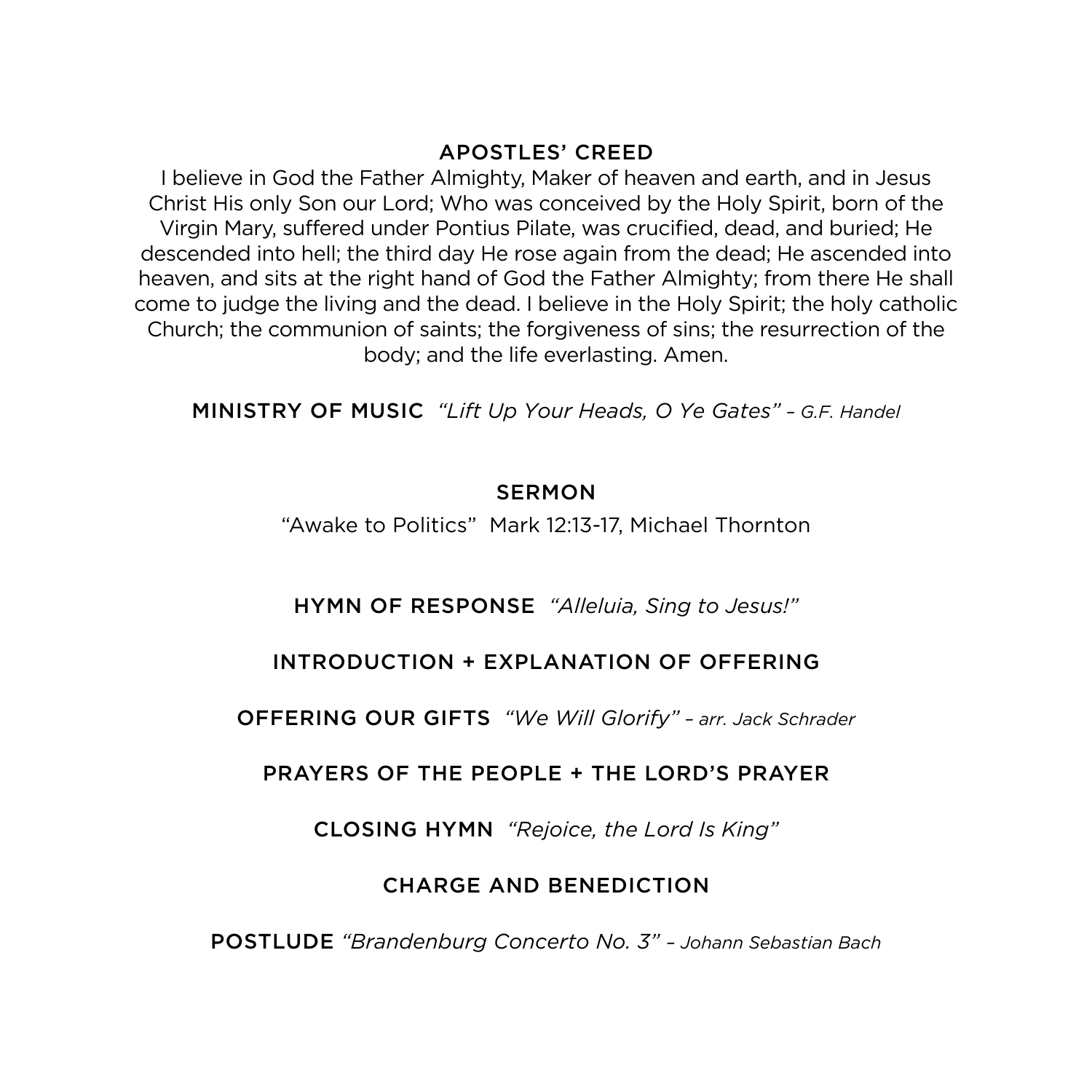

**NEW HERE?** We know that going to a new church for the first time is exciting. We want to help make your first experience at First Pres a great one! We can't wait to meet you. Stop by the Welcome Center in the Plaza to ask questions or take next steps to get connected.





Find all upcoming events online.

**FIRSTPRESCOS.ORG/ CALENDAR**

# FAMILY MINISTRY END OF YEAR PICNIC

Family Ministries will hold an End of Year Picnic Celebration on the Weber Street Lawn on Sunday, May 22. The event will begin following the 11 a.m. worship service at approximately 12:15 p.m. Register at **FIRSTPRESCOS.ORG/KIDS**

SUMMER CAMPS REGISTRATION is open! Explore details of the weeklong camps we offer for kids and teenagers and sign up at **FIRSTPRESCOS.ORG/SUMMERCAMPS**

VBS Spark imagination and kick creativity into high gear at VBS at First Pres July 11-15. Kids will learn that God's creativity didn't stop in Genesis. The Master Artist is working to redeem, reclaim, and transform us—His creation—to His design for us. Learn more at **FIRSTPRESCOS.ORG/VBS**

NEW MEMBER SUMMER CLASS Ready to put down roots at First Pres? Come to our membership class Saturday, June 4. Learn more at **FIRSTPRESCOS.ORG/MEMBERSHIP** 

MY PART SUNDAY is coming up on June 5. We believe church, like a body, works best when every part is doing its part. So on Pentecost Sunday we invite you to pray and ask God where He is leading you to serve on this mission we call First Pres. You have a part to play!

## COUNSELING COALITION

If you have a counseling need, we have a Counseling Coalition that can help. Please call the Caring Ministries Office at 719-884-6145.

## OF THEE I SING

Mark your calendars for Sunday, June 26 at 3 p.m., as Big Blue and Jamal Sarikoki take Of Thee I Sing off campus to the Ent Center for the Arts. Tickets are available for \$25 online starting May 23. For more information go to **FIRSTPRES-COS.ORG/OFTHEEISING**